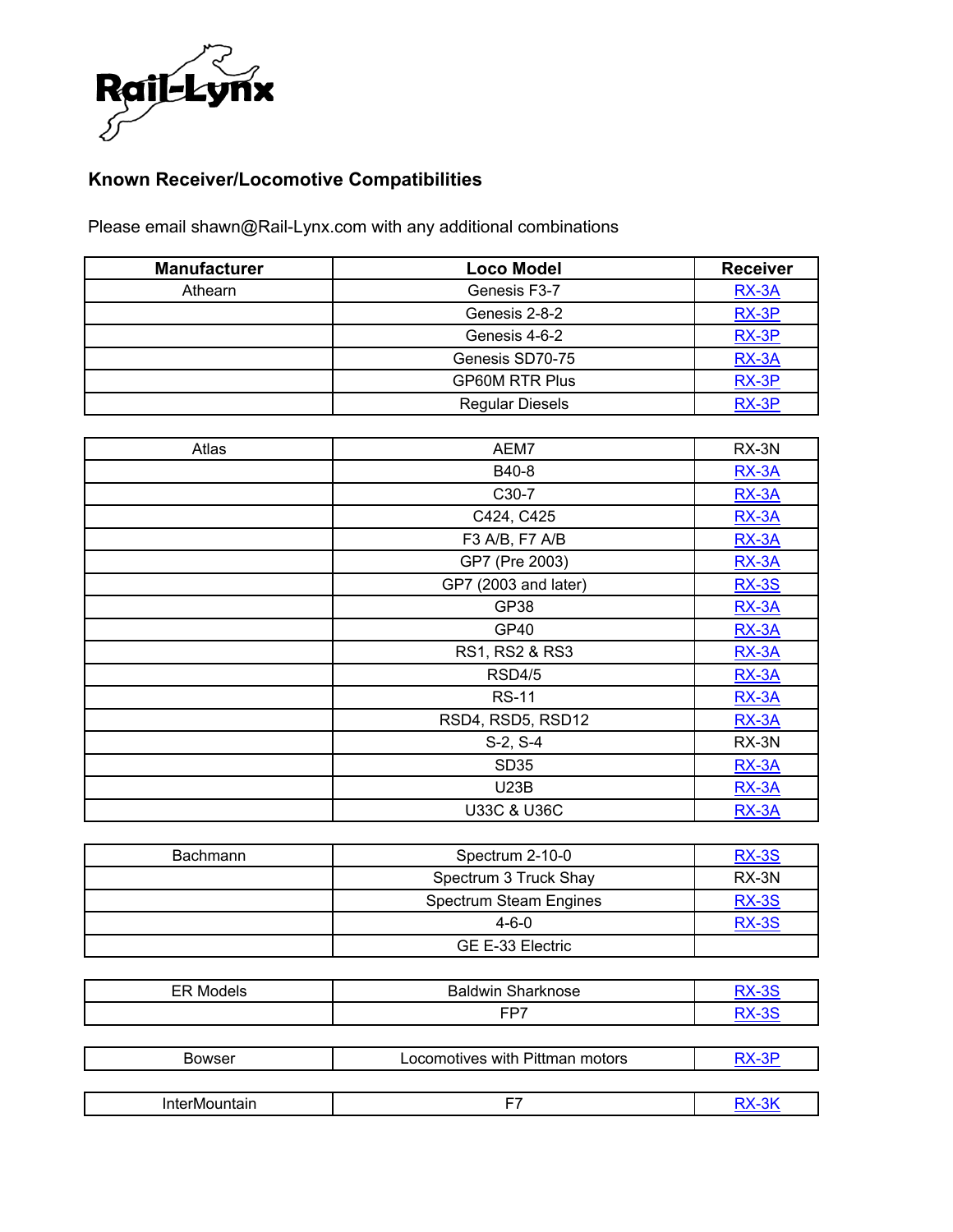| <b>Manufacturer</b> | <b>Loco Model</b>                        | <b>Receiver</b>     |
|---------------------|------------------------------------------|---------------------|
| Kato                | C44-9W                                   | <b>RX-3S, RX-3K</b> |
|                     | Dash 8                                   | <b>RX-3S</b>        |
|                     | C424 C1425 ATAS                          | RX-3A               |
|                     | GP35 (Older)                             | RX-3A               |
|                     | GP35 (Newer)                             | RX-3P               |
|                     | $NW-2$                                   | RX-3P               |
|                     | RS2/RSC-2                                | <b>RX-3S, RX-3K</b> |
|                     | SD40-2 (older)                           | RX-3A               |
|                     | SD40-2 (newer)                           | RX-3P               |
|                     | <b>SD45</b>                              | <b>RX-3A, RX-3S</b> |
|                     | <b>SD70</b>                              | <b>RX-3S</b>        |
|                     | SD80/90                                  | RX-3P               |
|                     | See Kato Note Regarding DCC Installation |                     |

| LifeLike | $0 - 6 - 0$                             | $RX-3P$      |
|----------|-----------------------------------------|--------------|
|          | $0 - 8 - 0$                             | RX-3K        |
|          | $2 - 8 - 8 - 2$                         | <b>RX-3S</b> |
|          | BL <sub>2</sub>                         | RX-3P        |
|          | <b>BUDD Units (RDC)</b>                 | RX-3P        |
|          | <b>DL109</b>                            | RX-3P        |
|          | FA1/FB1                                 | <b>RX-3S</b> |
|          | FA2/FB2                                 | RX-3P        |
|          | E6/E7 (Proto 2000)                      | RX-3P        |
|          | E8/E9 (Proto 2000)                      | $RX-3P$      |
|          | F3A/B (Proto 1000)                      | RX-3P        |
|          | GP7 (Proto 2000)                        | $RX-3L$      |
|          | GP9 (Proto 2000)                        | RX-3L        |
|          | <b>GP18</b>                             | RX-3P        |
|          | <b>GP20</b>                             | RX-3P        |
|          | GP30                                    | RX-3L        |
|          | GP60 (Proto 2000)                       | $RX-3L$      |
|          | PA/PB                                   | RX-3P        |
|          | P1K C Liners                            | RX-3P        |
|          | P1K Erie Builts                         | RX-3P        |
|          | S-1 (see Application Note)              | <b>RX-3S</b> |
|          | S-3 Alco (Proto 2000)                   | RX-3N        |
|          | SD <sub>7</sub>                         | RX-3P        |
|          | SD <sub>9</sub>                         | <b>RX-3S</b> |
|          | SD60/SD60M                              | RX-3L        |
|          | SW8/900/600                             | RX-3N        |
|          | LifeLike Diesels with DCC Medium Socket | RX-3L, RX-3P |